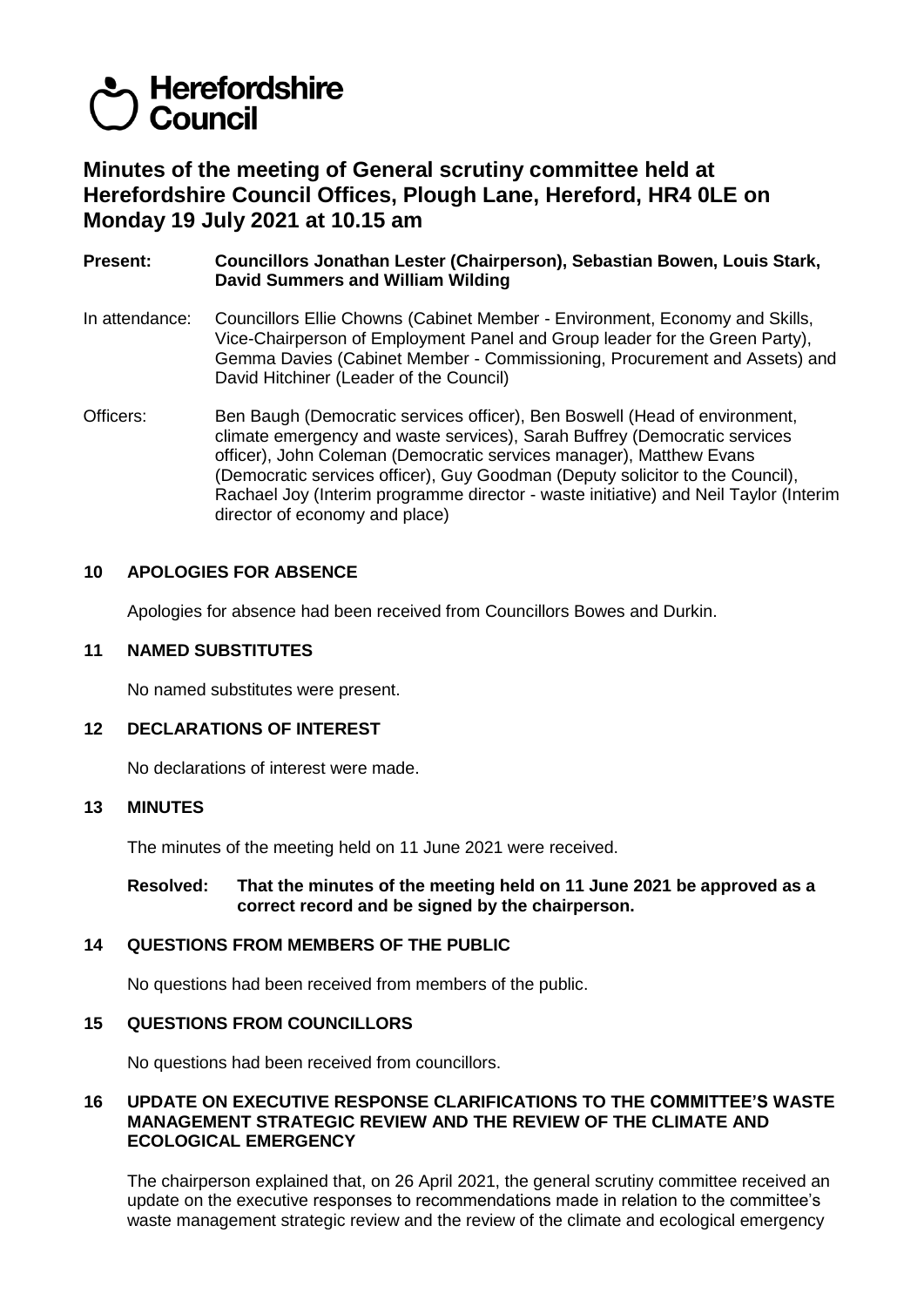(minute 62 of 2020/21 refers). At that meeting, the committee made seven further recommendations on waste management and eleven further recommendations on the Climate and Ecological Emergency. It was noted that decision notices for the executive responses to the further recommendations were published on 16 July 2021; the related documents were circulated in a supplement to the agenda for this meeting.

Waste management strategic review

The head of environment, climate emergency and waste services provided an overview of the executive responses. Questions and comments were invited from committee members, and responses were provided by the attending officers and the cabinet member - commissioning, procurement and assets. The principal topics of discussion included:

- a. Members of the former task and finish group were to be briefed on the new integrated waste management strategy, with a report due to be considered by cabinet on 29 July 2021. It was noted that the litter review task and finish group would need to be conscious of relevant linkages to the strategy in its own work.
- b. It was confirmed that consideration was being given to the current partnership with Worcestershire Council and any future joint working arrangements with neighbouring authorities. It was also confirmed that a waste communications officer had been appointed recently.
- c. The importance of contract monitoring in terms of the destination of waste collected for recycling and the need for further communications with residents about getting waste into the right place.
- d. There was a discussion about the potential for additional communications around identifying, separating and preparing materials for recycling; such as educating people to inform their purchasing choices and the use of visual guides on waste bins.
- e. It was confirmed that consideration was being given to increased reuse provision at household recycling centres (HRCs).
- f. It was acknowledged that the current booking system ensured that HRCs could only be used by Herefordshire residents but it was suggested that there should be greater flexibility in terms of access, especially during lower levels of demand.
- g. Comments were made about the need for the unified waste strategy to put the resident at the heart of it, in order to help them to reuse, repair and recycle. Reference was made to the national resources and waste strategy and the need to refine the approach locally to simplify and communicate key messages.
- h. There was a discussion about the waste generated by small holiday let businesses, including the current requirement to use plastic sacks. An overview was provided of the rules and regulations associated with commercial waste. It was commented that the council should help small businesses to comply with the objectives of the strategy and any issues with national legislation should be highlighted to the government.
- i. It was noted that suspected contaminated land should be reported to enable the council to carry out its duties under the Environmental Protection Act as necessary.
- j. The committee was advised that the current contract provided the ability for the contractor to landfill a maximum of 22%. The new strategy would contain a target of no more than 1% of municipal waste to be sent to landfill from 2025 and zero waste to landfill by 2035. It was suggested that there was a need to reflect upon learning and examine how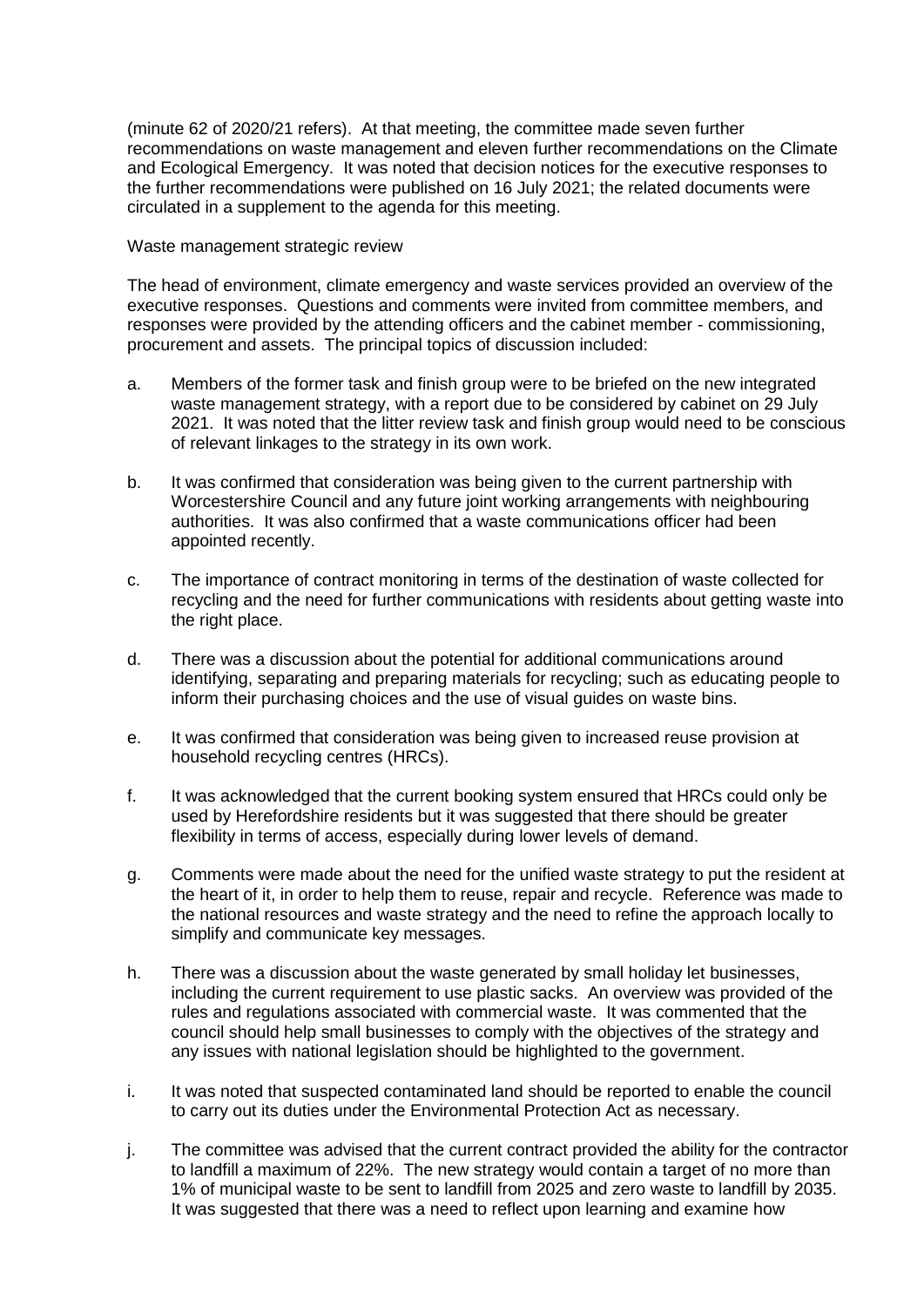contracts could include sufficient flexibility, with appropriate review points and break clauses, to enable adaptation to changing circumstances without impacting upon commercial viability. It was also commented that the performance of contractors needed to be monitored and managed properly.

Climate and Ecological Emergency (CEE)

The head of environment, climate emergency and waste services provided an overview of the executive responses. Questions and comments were invited from committee members, and responses were provided by the attending officers and the cabinet member – environment, economy and skills. The principal topics of discussion included:

- k. It was reported that the re-thinking governance working group was reviewing the scrutiny committee structure and this may include a new committee focused on environmental issues.
- l. It was commented that more needed to be done in terms of the immediacy and profound challenges being faced. It was suggested that, rather than reporting through the scrutiny structure, there should be a standing advisory panel reporting directly to the executive.
- m. Attention was drawn to the executive response to recommendation 11 which rejected the development of a county-wide policy concerning the use of article 4 directions for the suspension of the general permitted development order relating to temporary events involving off-road motorsports. There was a discussion about the purpose and application of article 4 directions, and national guidance. Committee members considered that there was a need for the council to explore the potential to use this process to prevent environmental or ecological harm, albeit in a more specific and targeted way.
- n. It was considered that the council's website homepage rolling banner should reference the CEE explicitly and as soon as possible, with links to relevant information and resources.
- o. It was reiterated that issues with national legislation should be highlighted to government, including the view that the general permitted development order was too permissive and limited the ability to control potentially harmful activities. It was commented that the Local Government Association might be prepared to support the council on this matter. It was requested that the draft letter be circulated to committee members.
- p. It was suggested that the experiences of other local authorities could inform the council's own approach to article 4 directions.
- q. Comments were made about the challenges in terms of resourcing and prioritising planning enforcement activity, and keeping local people informed.
- r. It was suggested that the standing panel could consider whether the planning system was fit for purpose for dealing with the CEE.

The committee then reviewed and refined draft recommendations, and agreed the following resolution. It was noted that the executive responses to the additional recommendations could be brought back through the committee's work programme item, rather than as a separate agenda item, in due course.

The members of the former task and finish groups were commended for their dedication and hard work on these reviews.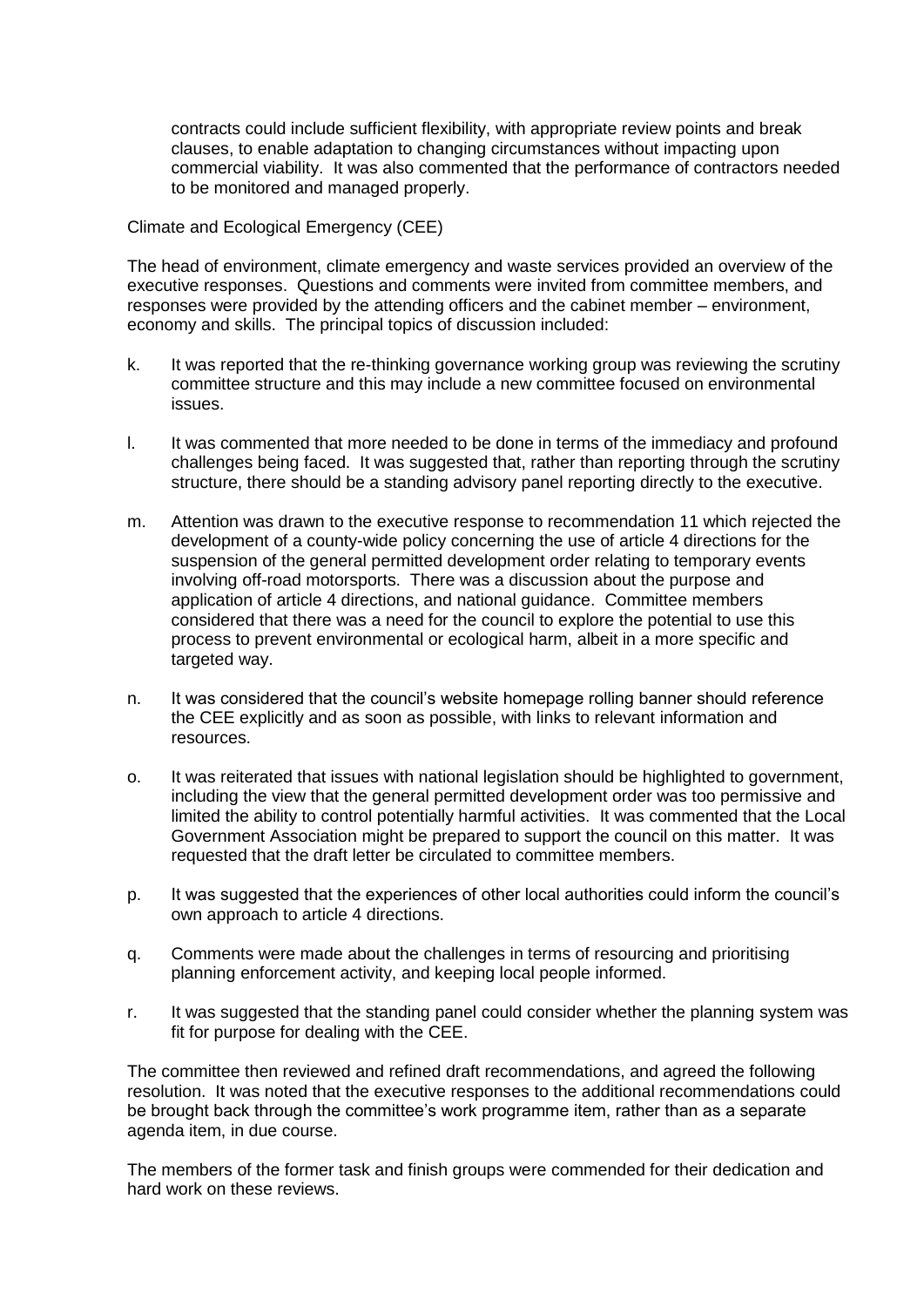#### **Resolved:**

Waste management strategic review

- **1. That the executive consider additional communications, such as visual guides on waste bins, to help residents to understand the different waste types that can be recycled and how to clean and separate materials properly.**
- **2. That the executive be encouraged to review the booking system for household recycling centres to enhance flexibility of use and access by the public.**
- **3. That the executive be asked to explore options for the treatment of waste from small holiday let businesses.**
- **4. That the executive be encouraged to examine how contracts can remain commercially viable but include sufficient flexibility to enable adaptation to changing circumstances.**
- **5. That it be recommended to the executive that the unified waste strategy puts residents and small businesses at the heart of it.**

Review of the Climate and Ecological Emergency

- **6. That, given the pressing and profound challenges facing the County from climate and ecological change, the executive urgently consider setting up a Climate and Ecological Emergency (CEE) standing advisory panel directly advising and supporting them and ensuring that the executive deliver our commitments to the Council's declared CEE. That this CEE standing advisory panel be responsible for keeping the appropriate scrutiny committee abreast of progress and thus enabling the executive to be held to account on progress on the CEE.**
- **7. That the general scrutiny committee believes that having signed up to our Climate and Ecological Emergency (CEE) that further action needs to be taken across Herefordshire to stop activities that are further damaging our environment and ecology and recommends:**
	- **i. That the executive be invited to explore more fully those permitted development rights which could be subject to Article 4 direction;**
	- **ii. That the executive be encouraged to write to the government and the Local Government Association to suggest that the General Permitted Development Order should be reviewed in terms of the potential environmental or ecological damage that some permitted activities can make; and**
	- **iii. That the standing panel be invited to consider whether the planning system is fit for purpose for dealing with the CEE.**
- **8. That it be recommended to the executive that a banner about the Climate and Ecological Emergency, with appropriate links to relevant information, is displayed permanently on the council's webpages.**

# **17 COMMITTEE WORK PROGRAMME**

It was reported that committee members had met informally on 12 July 2021 to discuss the work programme. The committee considered the outcomes of this session and prioritised items